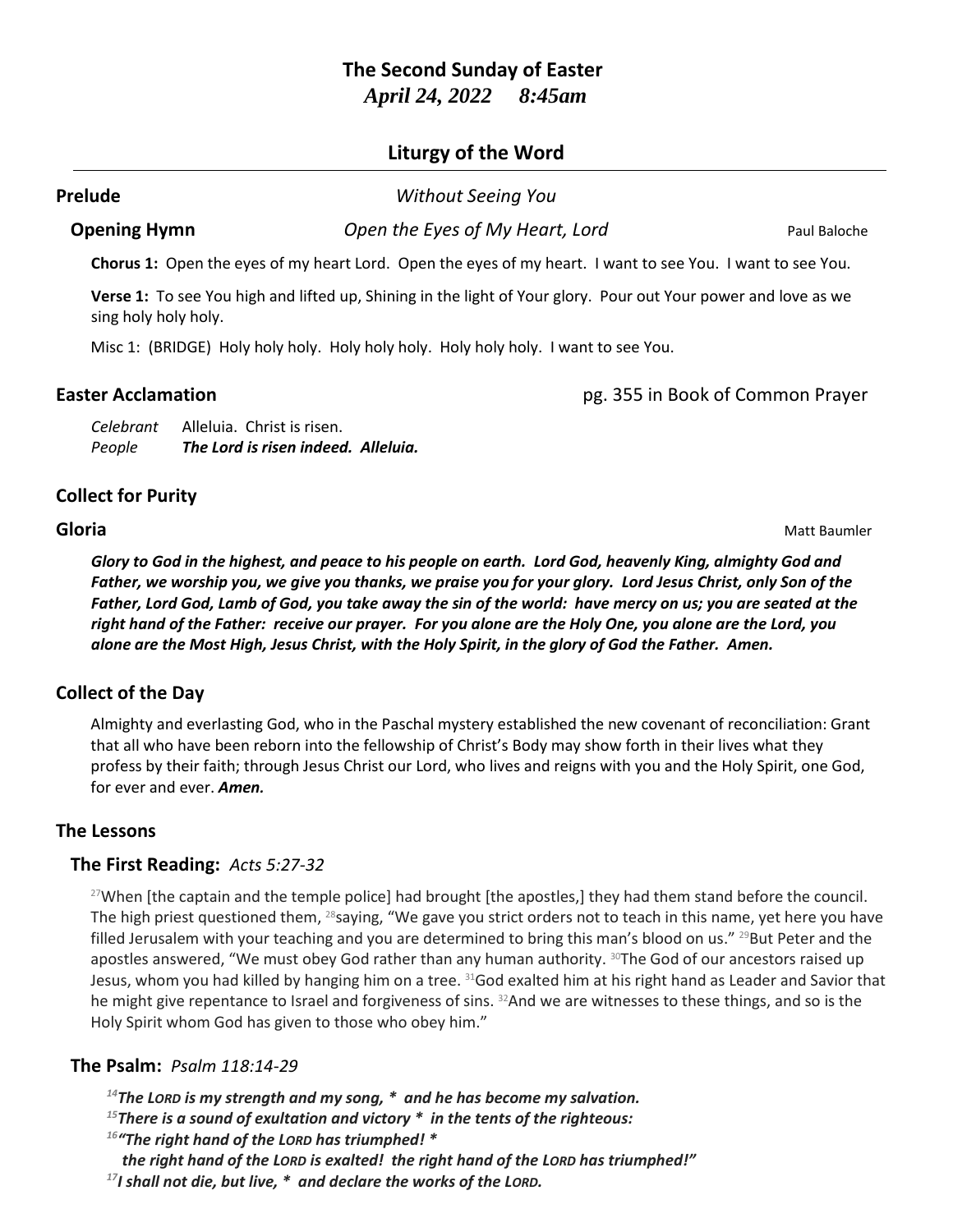*<sup>18</sup>The LORD has punished me sorely, \* but he did not hand me over to death.*

*<sup>19</sup>Open for me the gates of righteousness; \** 

*I will enter them; I will offer thanks to the LORD.*

*<sup>20</sup>"This is the gate of the LORD; \* he who is righteous may enter."*

*<sup>21</sup>I will give thanks to you, for you answered me \* and have become my salvation.*

*<sup>22</sup>The same stone which the builders rejected \* has become the chief cornerstone.*

*<sup>23</sup>This is the LORD's doing, \* and it is marvelous in our eyes.*

*<sup>24</sup>On this day the LORD has acted; \* we will rejoice and be glad in it.*

*<sup>25</sup>Hosanna, LORD, hosanna! \* LORD, send us now success.*

*<sup>26</sup>Blessed is he who comes in the name of the LORD; \** 

*we bless you from the house of the LORD.*

*<sup>27</sup>God is the LORD; he has shined upon us; \**

*form a procession with branches up to the horns of the altar.*

*<sup>28</sup>"You are my God, and I will thank you; \* you are my God, and I will exalt you."*

*<sup>29</sup>Give thanks to the LORD, for he is good; \* his mercy endures for ever.*

#### **The Second Reading:** *Revelation 1:4-8*

4 John to the seven churches that are in Asia:

Grace to you and peace from him who is and who was and who is to come, and from the seven spirits who are before his throne, <sup>5</sup>and from Jesus Christ, the faithful witness, the firstborn of the dead, and the ruler of the kings of the earth.

To him who loves us and freed us from our sins by his blood, <sup>6</sup>and made us to be a kingdom, priests serving his God and Father, to him be glory and dominion forever and ever. Amen.

 $^7$ Look! He is coming with the clouds; every eye will see him,

even those who pierced him; and on his account all the tribes of the earth will wail.

So it is to be. Amen.

8"I am the Alpha and the Omega," says the Lord God, who is and who was and who is to come, the Almighty.

#### **Alleluia** *Celtic Alleluia*/Christopher Walker

#### **The Gospel** – *John 20:19-31*

 $19$ When it was evening on that day, the first day of the week, and the doors of the house where the disciples had met were locked for fear of the Jews, Jesus came and stood among them and said, "Peace be with you." <sup>20</sup>After he said this, he showed them his hands and his side. Then the disciples rejoiced when they saw the Lord.  $^{21}$ Jesus said to them again, "Peace be with you. As the Father has sent me, so I send you." <sup>22</sup>When he had said this, he breathed on them and said to them, "Receive the Holy Spirit.  $^{23}$ If you forgive the sins of any, they are forgiven them; if you retain the sins of any, they are retained."

<sup>24</sup>But Thomas (who was called the Twin), one of the twelve, was not with them when Jesus came. <sup>25</sup>So the other disciples told him, "We have seen the Lord." But he said to them, "Unless I see the mark of the nails in his hands, and put my finger in the mark of the nails and my hand in his side, I will not believe."

 $^{26}$ A week later his disciples were again in the house, and Thomas was with them. Although the doors were shut, Jesus came and stood among them and said, "Peace be with you." <sup>27</sup>Then he said to Thomas, "Put your finger here and see my hands. Reach out your hand and put it in my side. Do not doubt but believe." <sup>28</sup>Thomas answered him, "My Lord and my God!" <sup>29</sup>Jesus said to him, "Have you believed because you have seen me? Blessed are those who have not seen and yet have come to believe."

 $30$ Now Jesus did many other signs in the presence of his disciples, which are not written in this book.  $31$ But these are written so that you may come to believe that Jesus is the Messiah, the Son of God, and that through believing you may have life in his name.

#### **Gospel Response/Alleluia**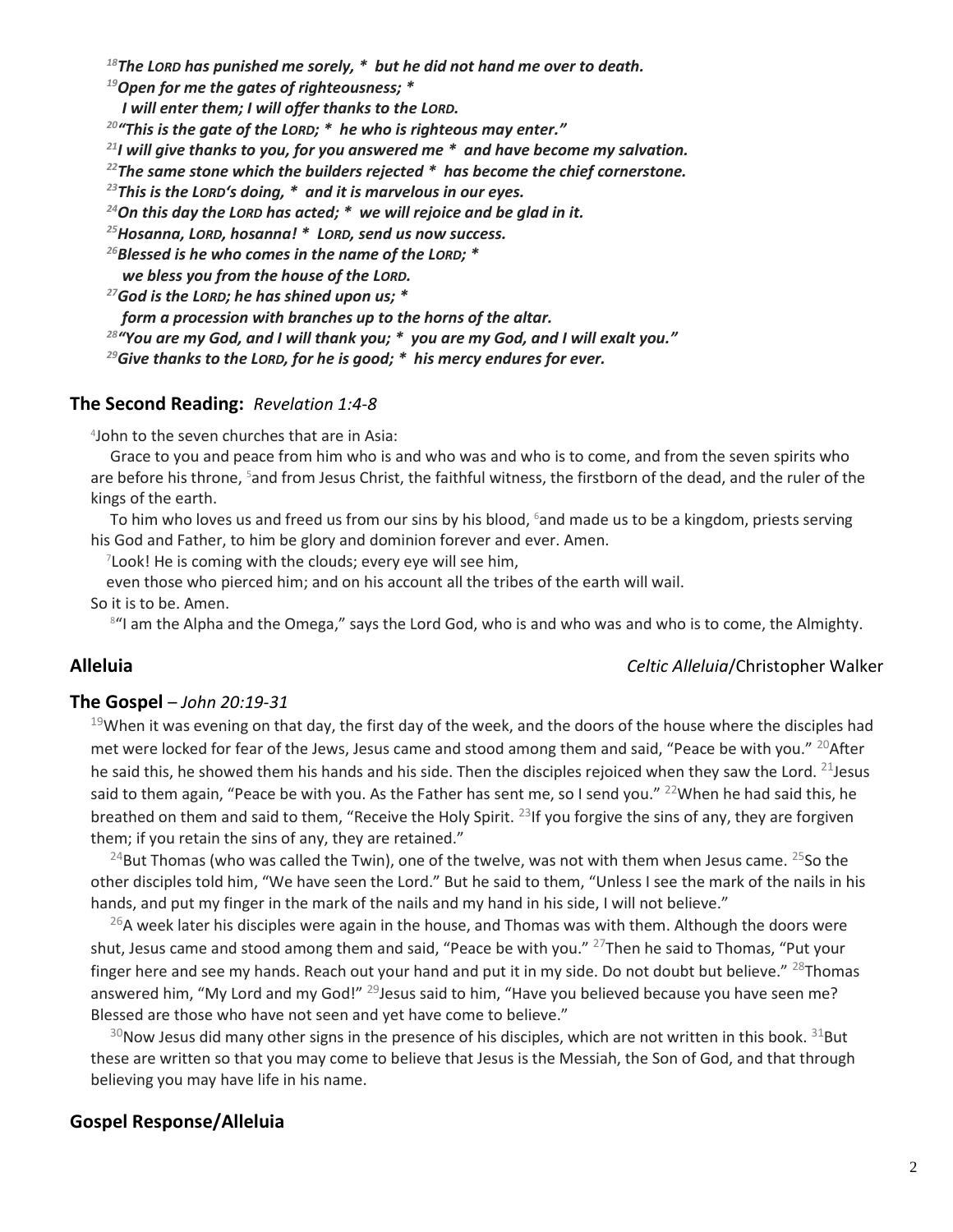## **The Sermon**

#### **Nicene Creed**

# **Prayers of the People**

*All remain standing.*

*Presider or deacon*

In joy and hope let us pray to the Father saying, *Hear our prayer.*

#### **The Peace**

# **HOLY COMMUNION**

## **Offertory Music** *By Faith By Faith Kristen Getty*

By faith we see the hand of God In the light of creation's grand design In the lives of those who prove His faithfulness Who walk by faith and not by sight

By faith our fathers roamed the earth With the power of His promise in their hearts Of a holy city built by God's own hand A place where peace and justice reign (Refrain)

#### Refrain:

We will stand as children of the promise We will fix our eyes on Him our soul's reward Till the race is finished and the work is done We'll walk by faith and not by sight

By faith the prophets saw a day When the longed-for Messiah would appear With the power to break the chains of sin and death And rise triumphant from the grave (Refrain)

By faith the church was called to go In the power of the Spirit to the lost To deliver captives and to preach good news In every corner of the earth (Refrain)

By faith this mountain shall be moved And the power of the gospel shall prevail For we know in Christ all things are possible For all who call upon His name

We will stand as children of the promise We will fix our eyes on Him our soul's reward Till the race is finished and the work is done We'll walk by faith and not by sight

We will stand as children of the promise We will fix our eyes on Him our soul's reward Till the race is finished and the work is done We'll walk by faith and not by sight We'll walk by faith and not by sight

# **Offertory**

Celebrant All things come of thee, O Lord. People **And of thine own have we given thee**

#### **The Great Thanksgiving** - *Eucharistic Prayer A* pg. 361 in Book of Common Prayer

Celebrant The Lord be with you. *People And also with you.* Celebrant Lift up your hearts. *People We lift them to the Lord.* Celebrant Let us give thanks to the Lord our God.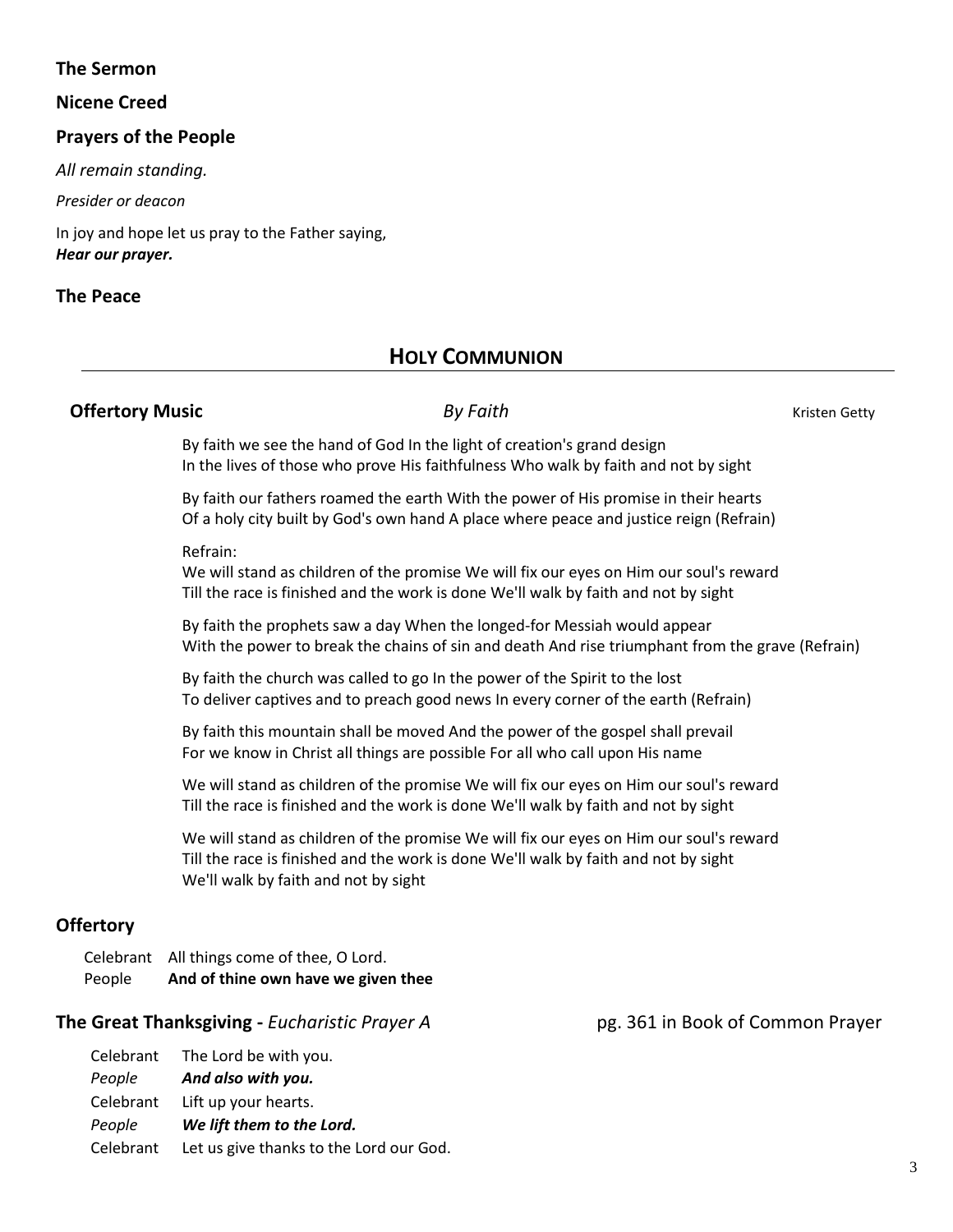*People It is right to give him thanks and praise.*

Celebrant It is right, and a good and joyful thing, always and everywhere to give thanks to you, Father Almighty, Creator of heaven and earth.

> Therefore we praise you, joining our voices with Angels and Archangels and with all the company of heaven, who for ever sing this hymn to proclaim the glory of your Name:

# **Sanctus**

- *People Holy, holy, holy Lord, God of power and might, heaven and earth are full of your glory. Hosanna in the highest. Blessed is he who comes in the name of the Lord. Hosanna in the highest.*
- Celebrant Holy and gracious Father...

. . .Therefore we proclaim the mystery of faith:

Celebrant and People *Christ has died. Christ is risen. Christ will come again.*

Celebrant We celebrate the memorial of our redemption. . .

. . .Almighty Father, now and for ever. *AMEN.*

As our Savior Christ has taught us, we now pray,

#### **The Lord's Prayer**

*Our Father, who art in heaven, hallowed be thy Name, thy kingdom come, thy will be done, on earth as it is in heaven. Give us this day our daily bread. And forgive us our trespasses, as we forgive those who trespass against us. And lead us not into temptation, but deliver us from evil. For thine is the kingdom and the power, and the glory, for ever and ever. Amen.*

#### **The Breaking of the Bread**

*A period of silence is kept.*

# **Fraction Anthem**

Celebrant Alleluia. Christ our Passover is sacrificed for us. *People Therefore let us keep the feast. Alleluia.* Celebrant The Gifts of God for the People of God.

**Communion Music** We Walk by Faith, and Not By Sight Henry Alford

**Verse 1:** We walk by faith And not by sight. No gracious words we hear Of Him who spoke as none e'er spoke, But we believe Him near

**Verse 2:** We may not touch His hands and side Nor follow where He trod. Yet in His promise we rejoice and cry My Lord and God

**Verse 3:** Help then O Lord Our unbelief, And may our faith abound. To call on You when You are near And seek where You are found

**Verse 4:** That when our life of faith is done In realms of clearer light. We may behold You as You are In full and endless sight

# **Sending Forth**